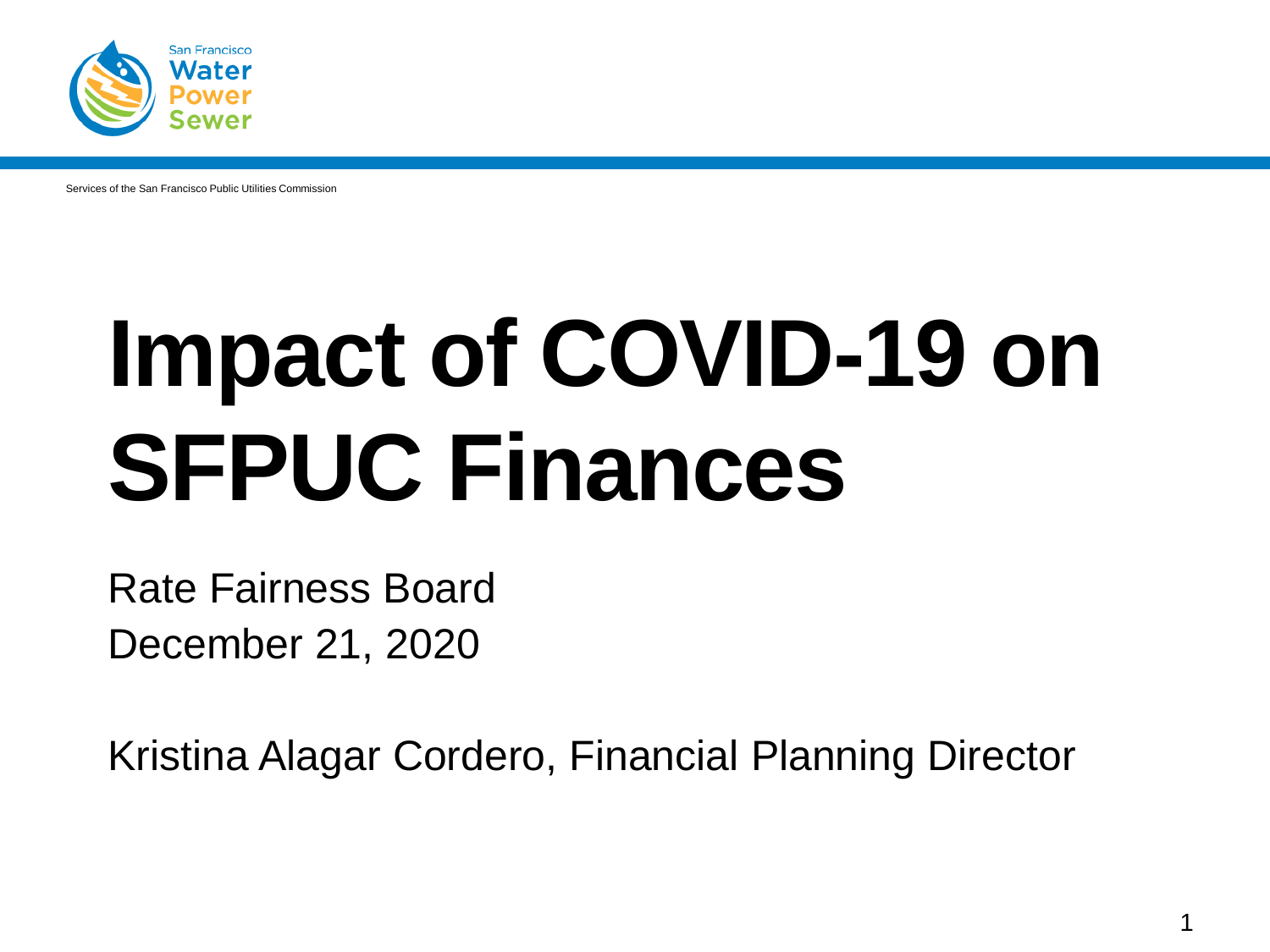

### •Overall SFPUC response to COVID

### •COVID impact on

- •FYE 2020 Weekly Volumetric Deliveries
- •FYE 21 & 22 Volumetric Projections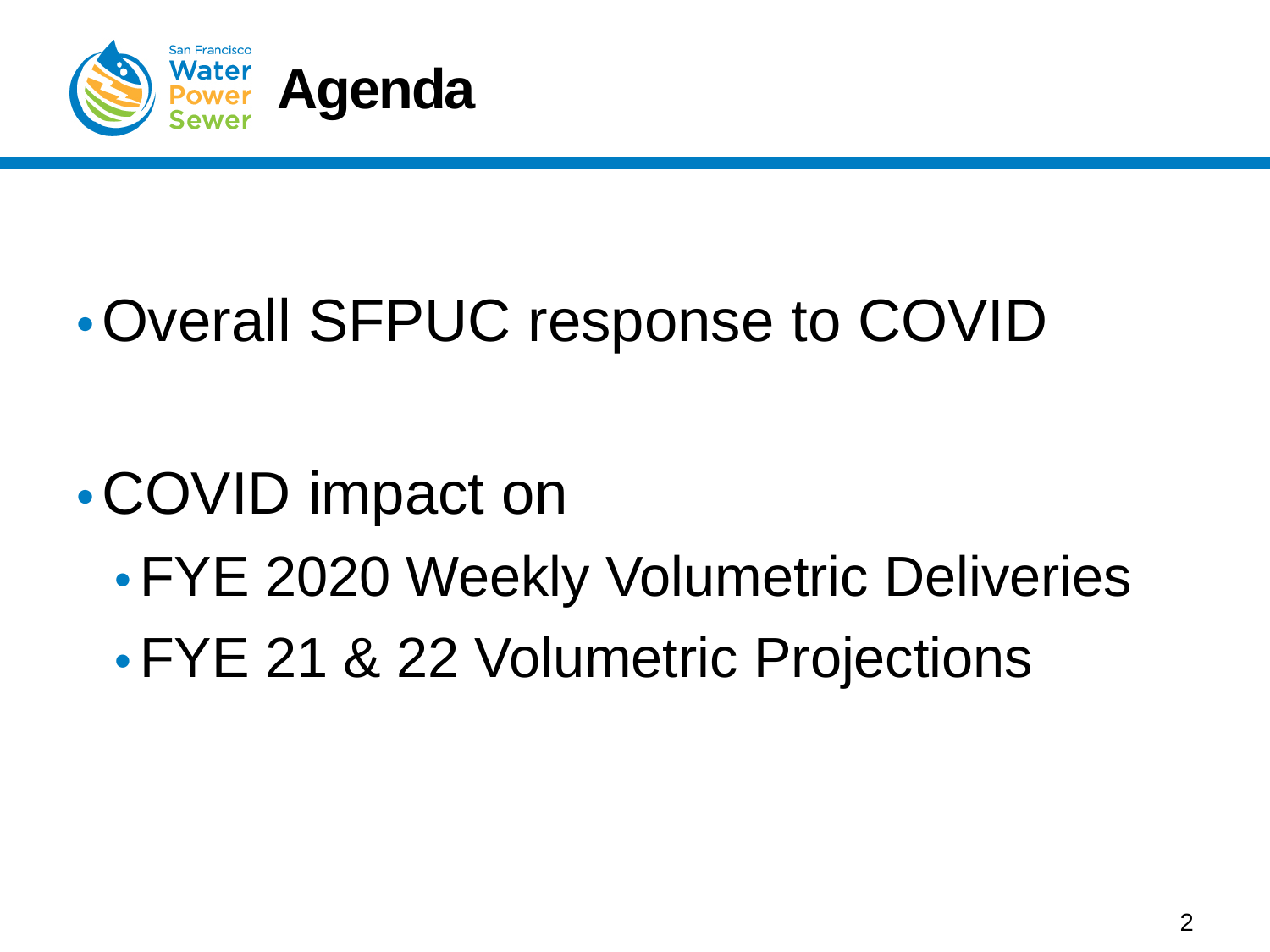

## **SFPUC Response to COVID**

- COVID 19 Financial Resiliency Project Goals
	- Understand current and potential future financial impacts of the COVID-19 pandemic on SFPUC businesses.
	- Develop financial scenarios aligned with CCSF's view of the economic outlook
	- Develop policies/interventions to support employees, customers and the community through the pandemic and subsequent economic recovery period and ensure long-term affordability of utility services
- Immediate objectives
	- Develop interventions for emergency customer assistance
	- Identify, pursue and support legislative opportunities/ assistance
	- Rebalance budgets—FY20 and biennial FY20-21 & FY21-22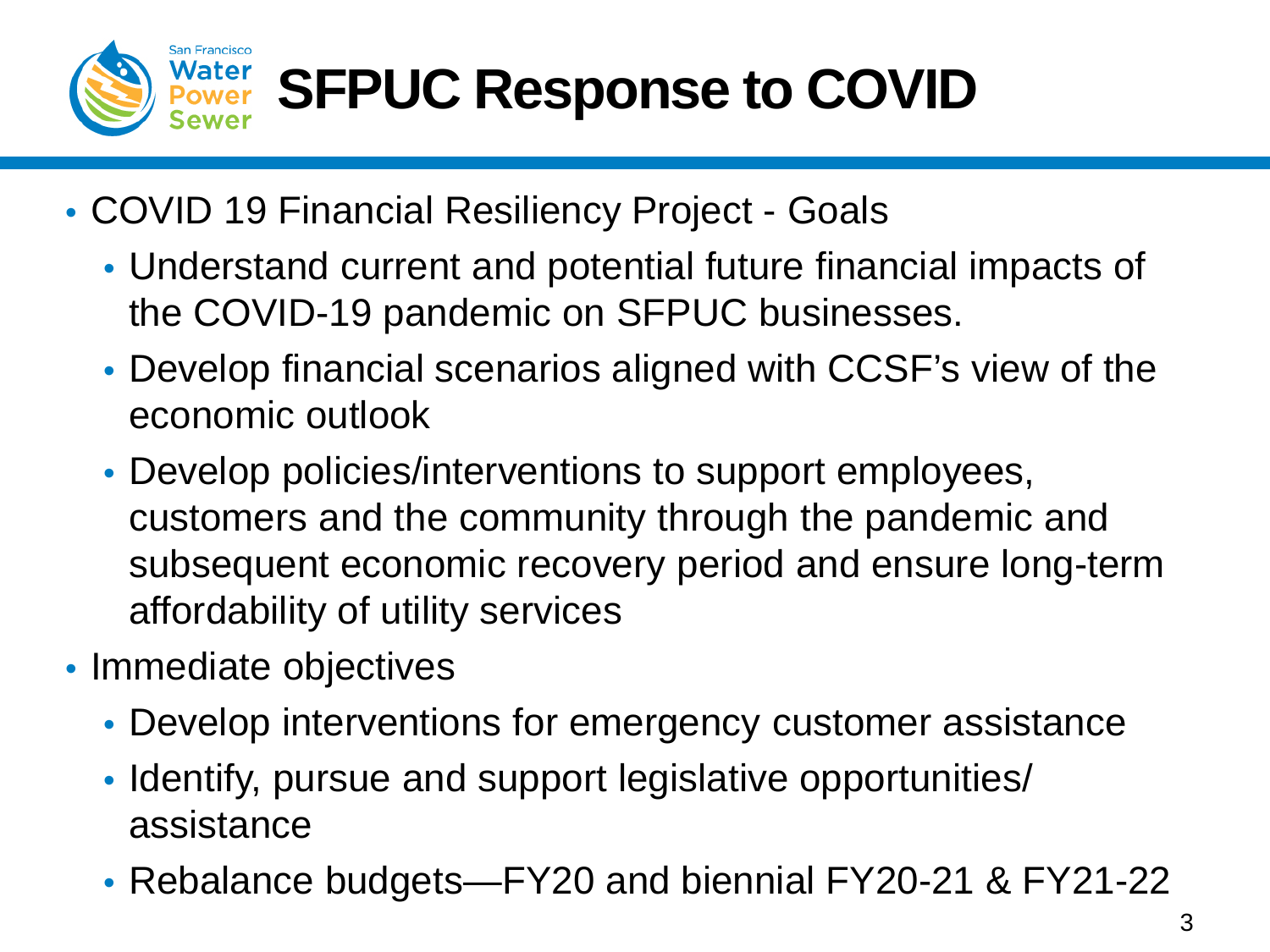

#### **COVID Customer Assistance Program Development Support**

- Temporary suspension of retail customer shut offs for non payment through January 2021
- Development and implementation of Emergency Customer Assistance Programs
	- Responses developed based on data gathered
	- Programs and efforts developed collaboratively across SFPUC teams and business lines
	- Emergency Customer Support Programs for residential and commercial customers across all four business lines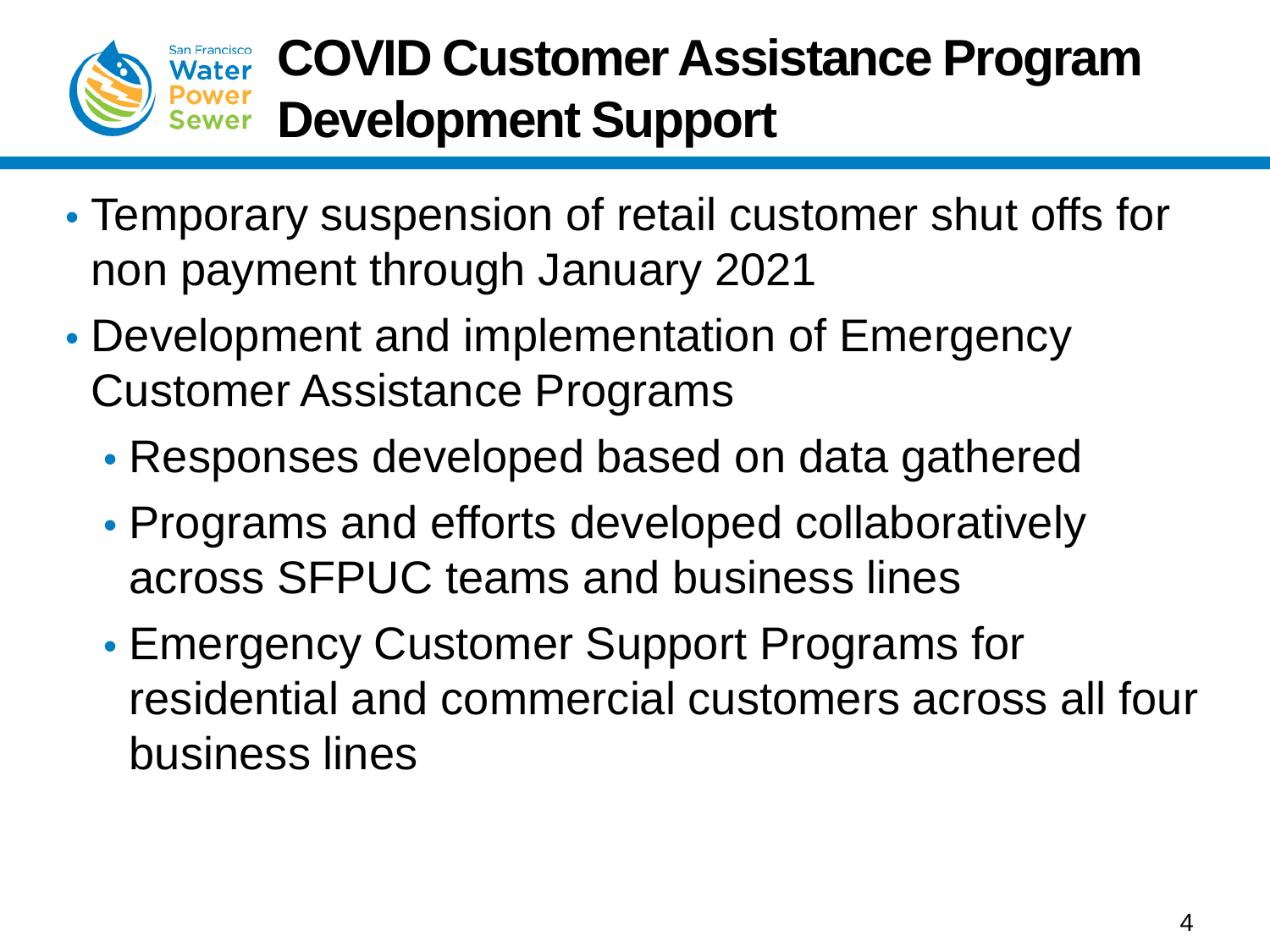

## **COVID-19 SIP Impacts on Demand**

- Initially significant demand reductions across all enterprises—decreased non-residential, increased residential
- FY21 & FY22 budget revision based on
	- Three-month SIP level demand during FY21
	- Gradual return of demand to near pre-pandemic levels by FY24
- Experience to date
	- Divergent demand impacts across enterprises and customer types
	- Wholesale water demand significantly above budget
	- Retail water demand above budget
	- Power and CleanPower at budget  $5<sub>5</sub>$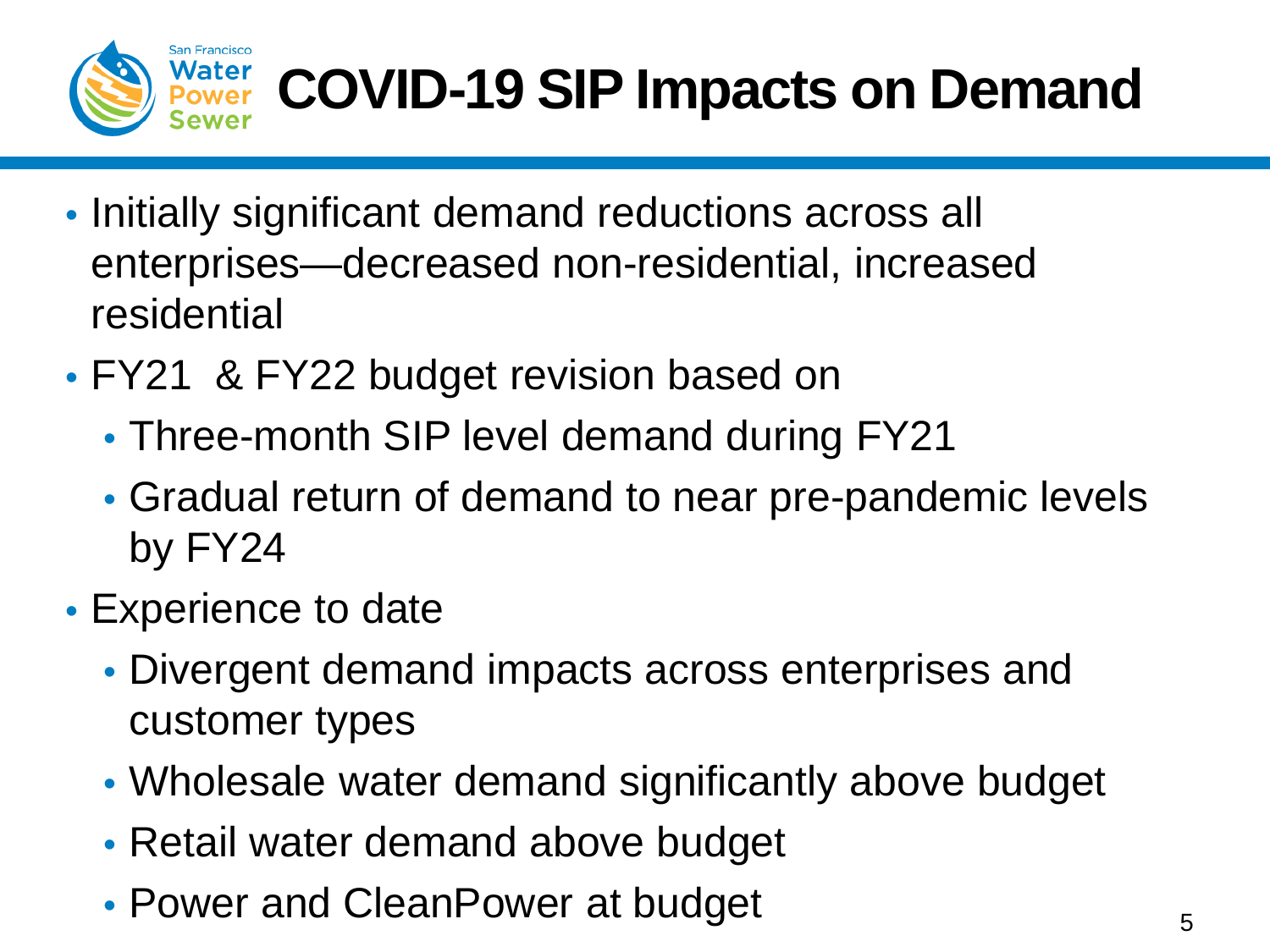

#### **COVID Impact on Wholesale Water Weekly Volumetric Utility Deliveries**

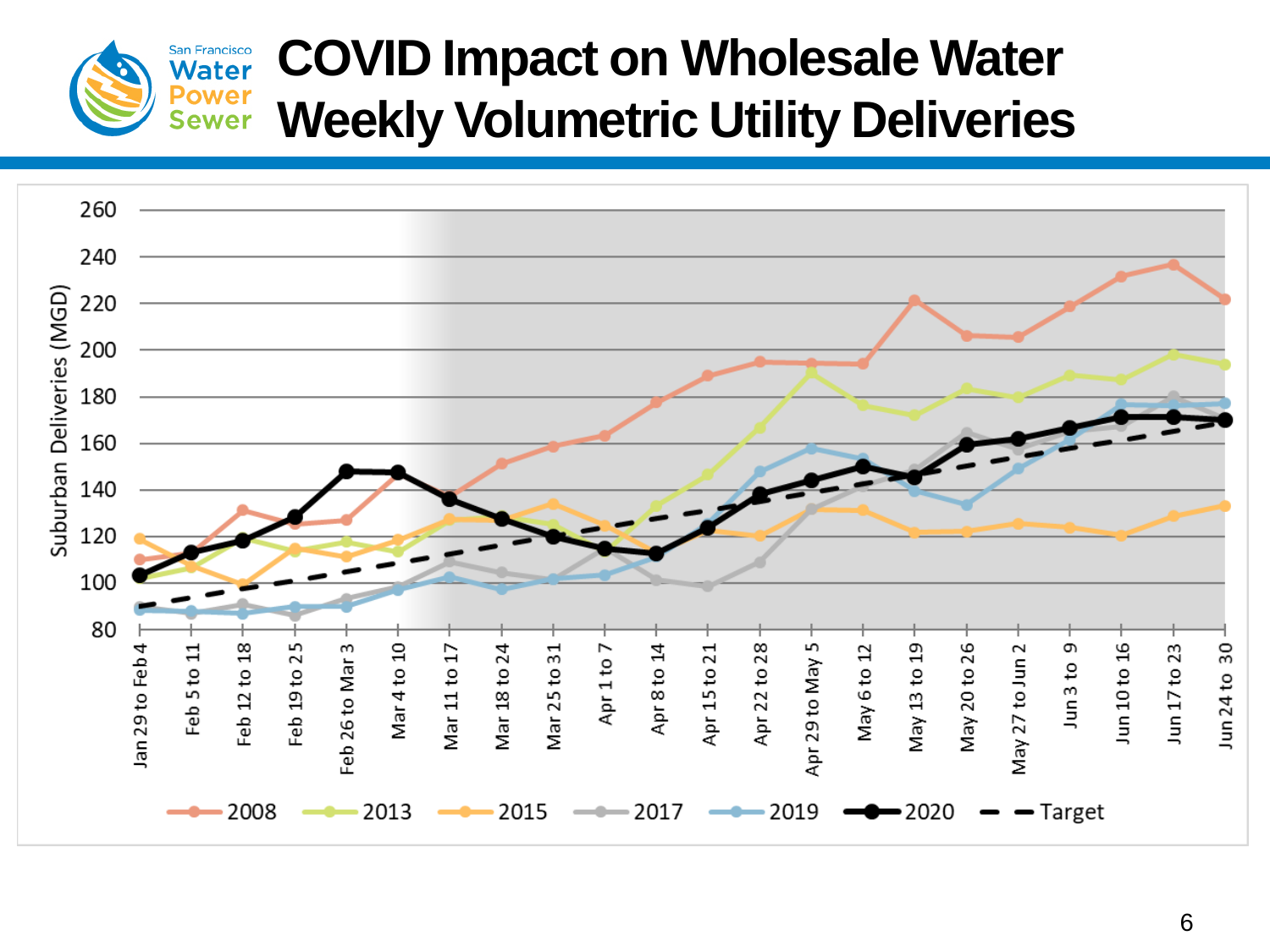

#### **COVID Impact on Retail Water Weekly Volumetric Utility Deliveries**

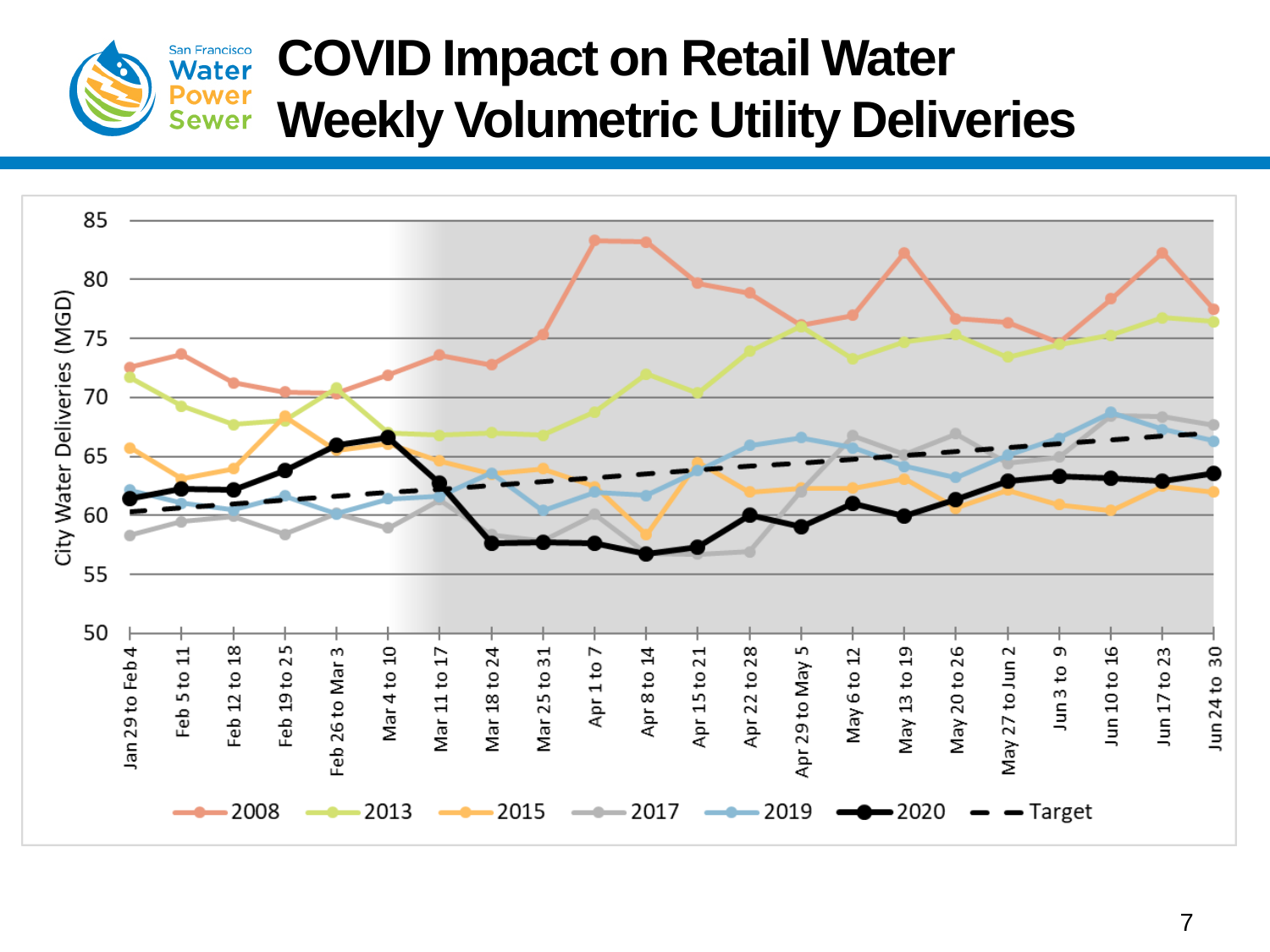

#### **COVID Impact on Retail Water Weekly Volumetric Utility Deliveries**

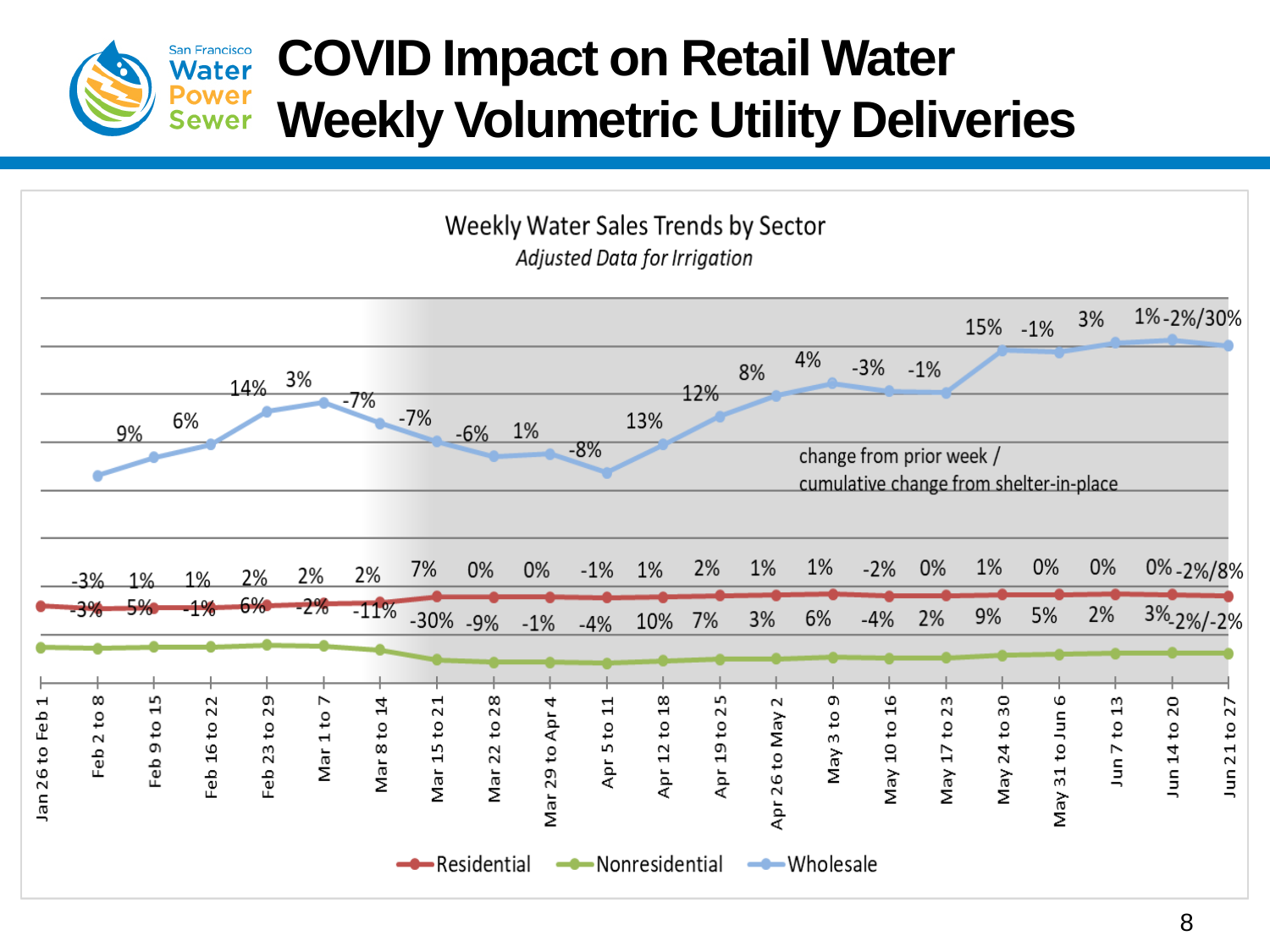

#### **COVID Impact on CleanPowerSF Weekly Electric Loads**

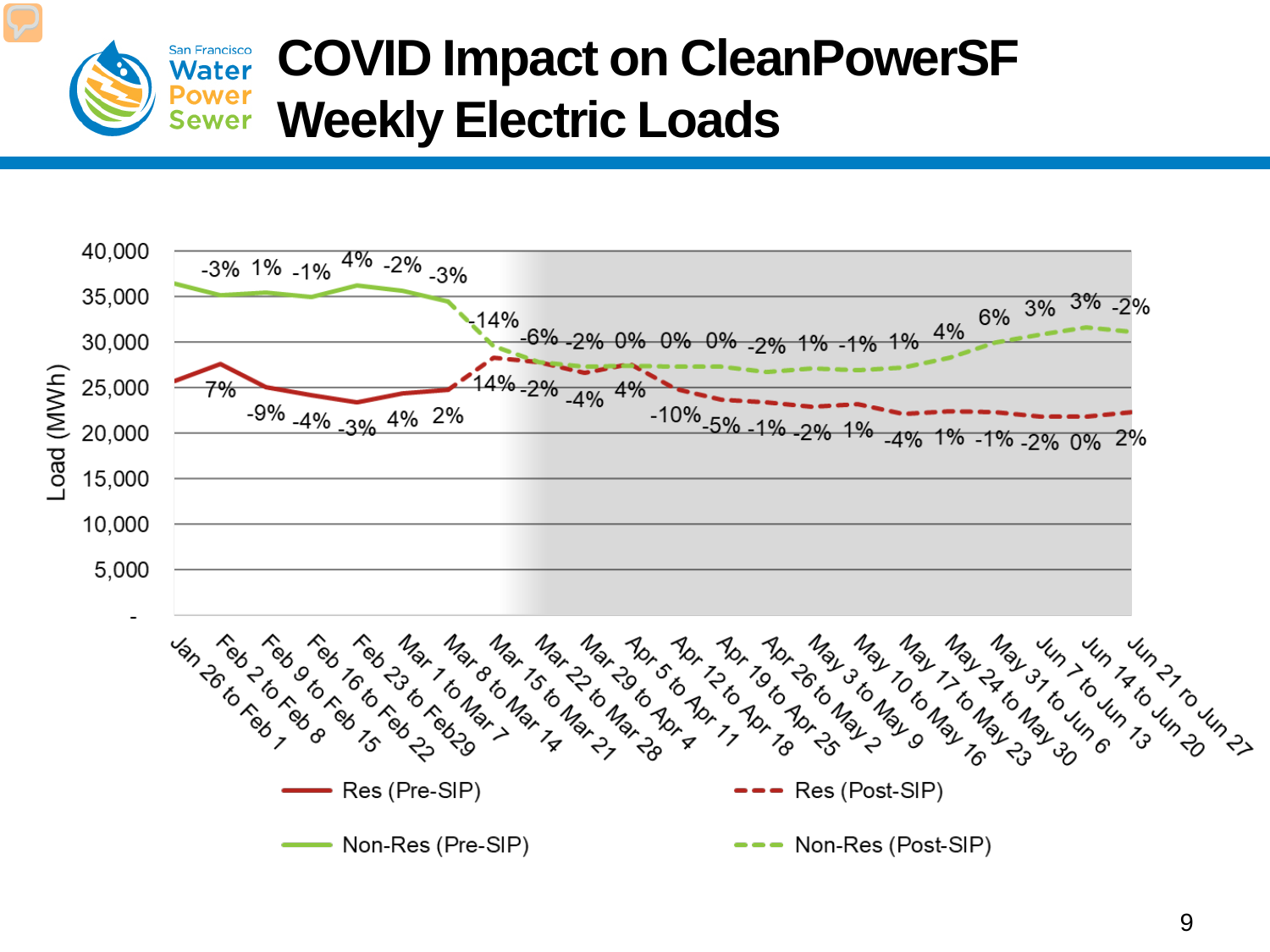

#### **HHP Weekly Load Trend - Feb 1 through Jul 3**

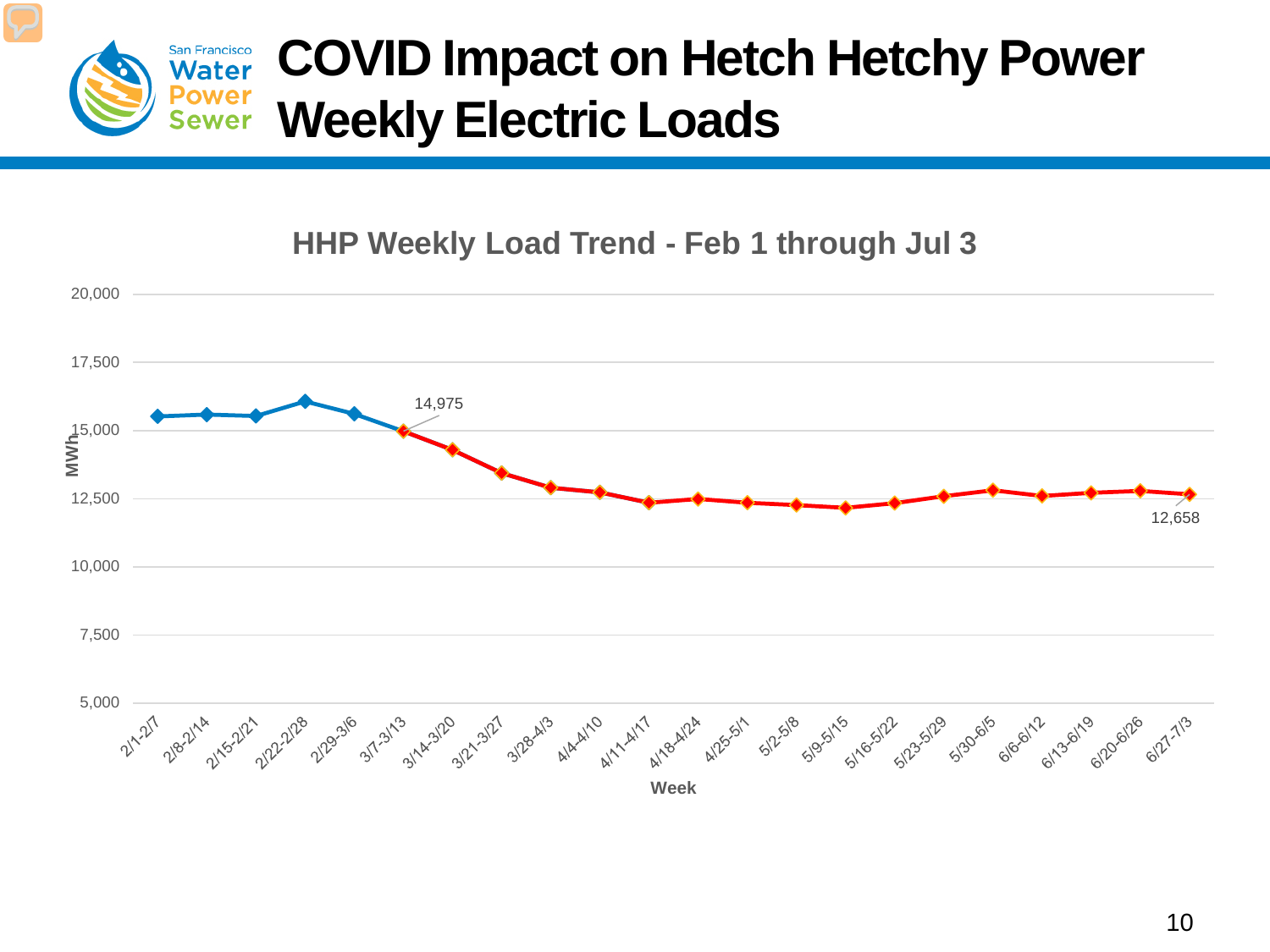

### **COVID Impact on Water Volumetric Power** Projections

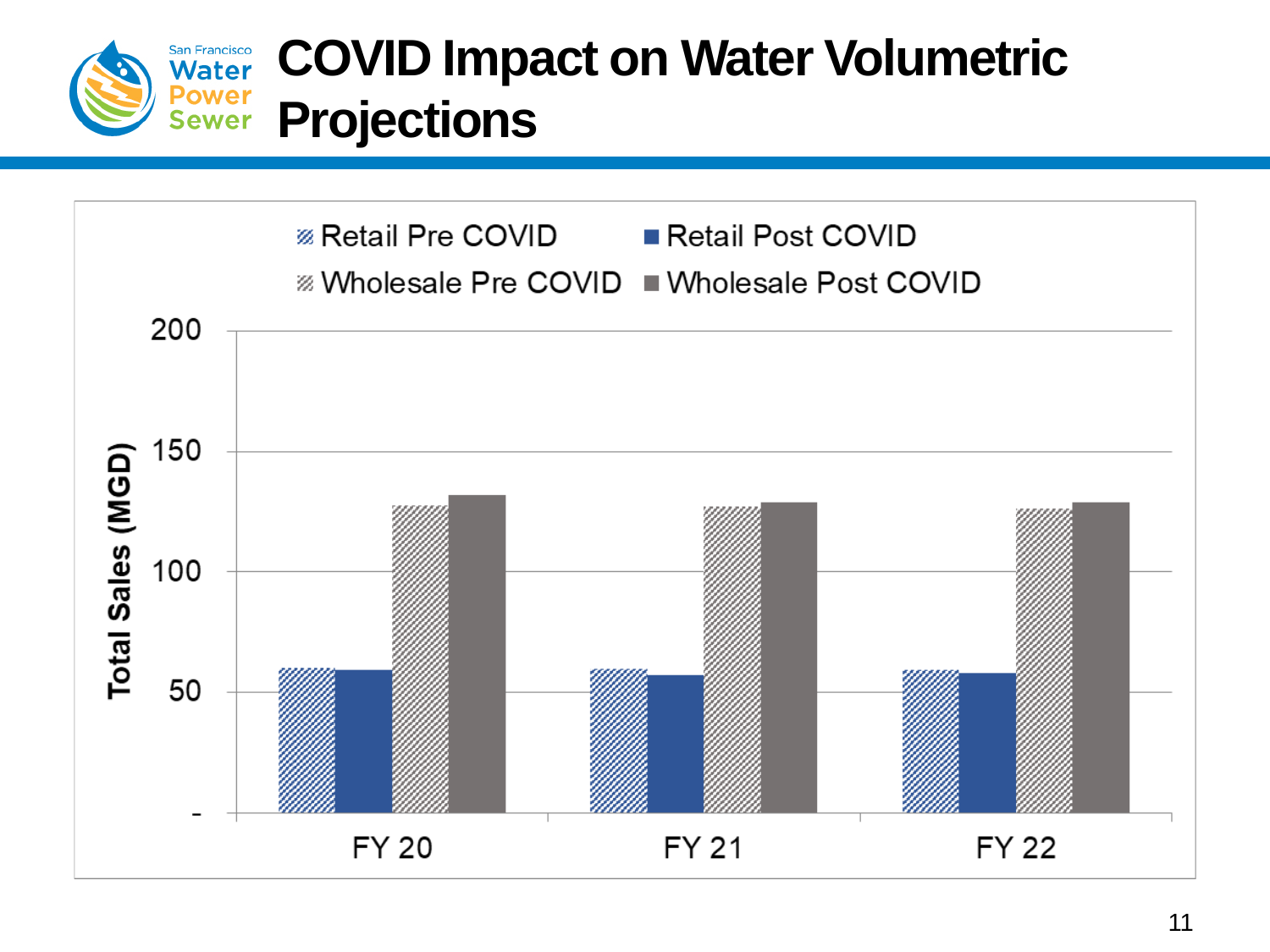

### **COVID Impact on Wastewater Power** Volumetric Projections

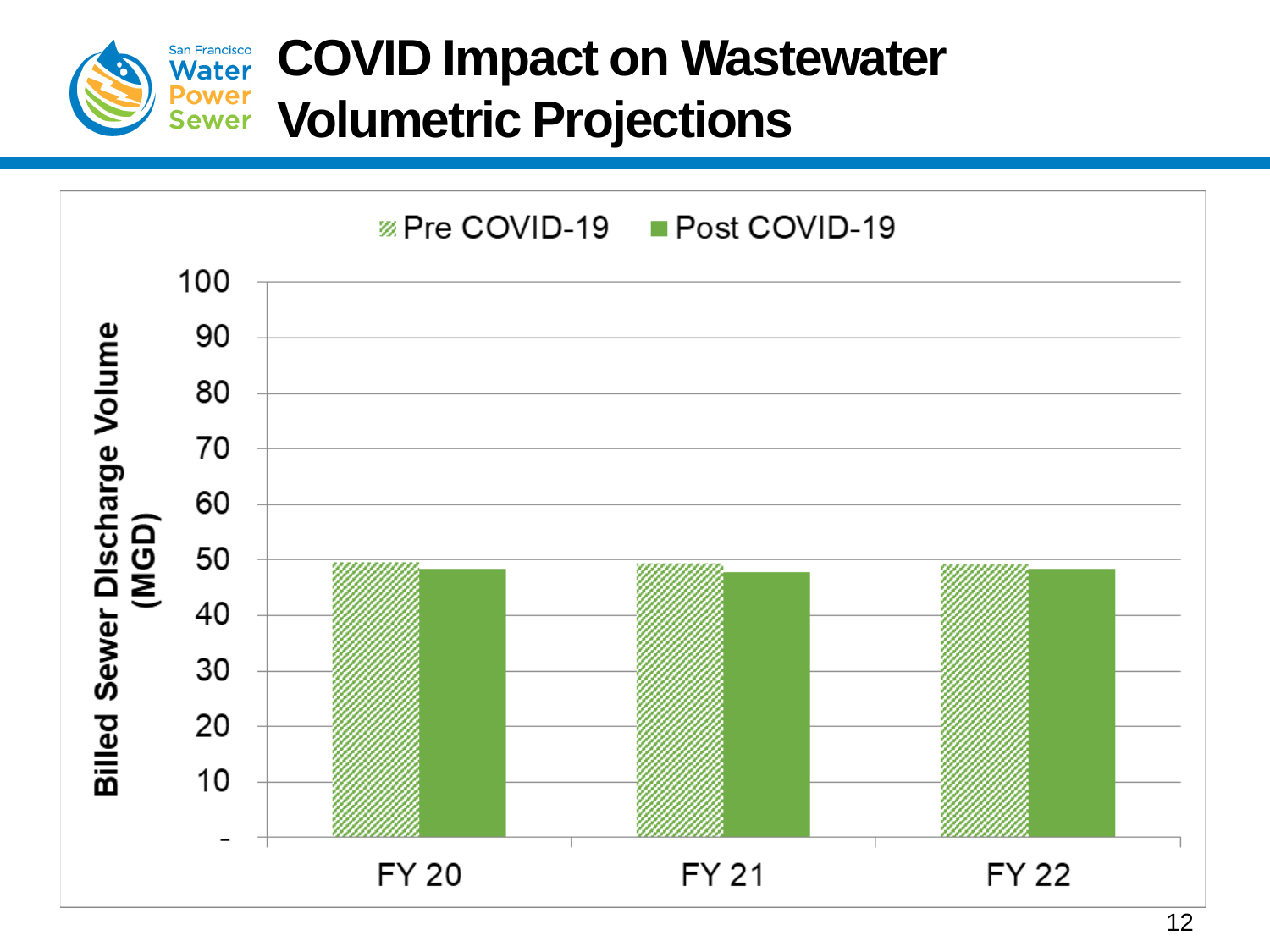

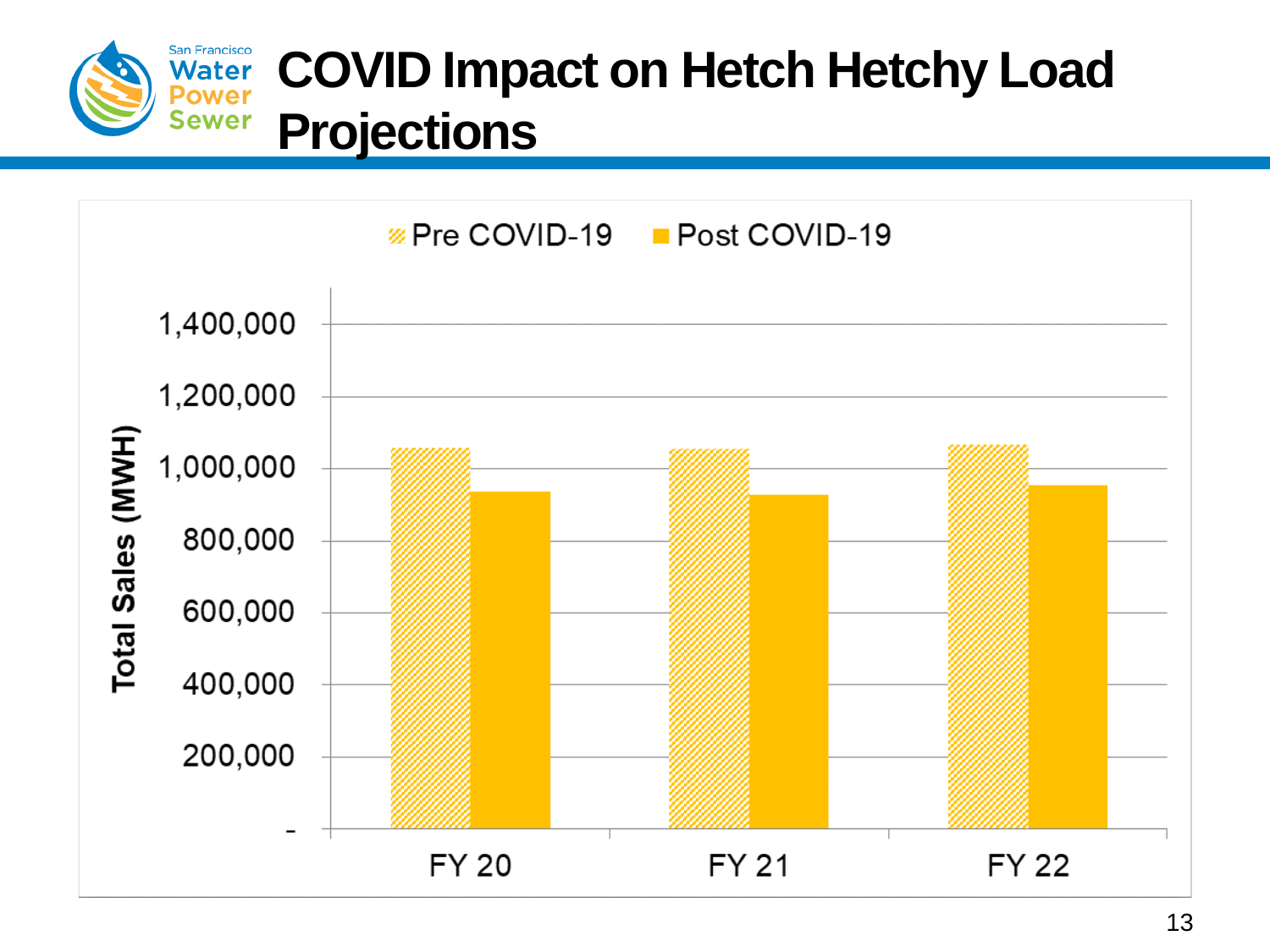